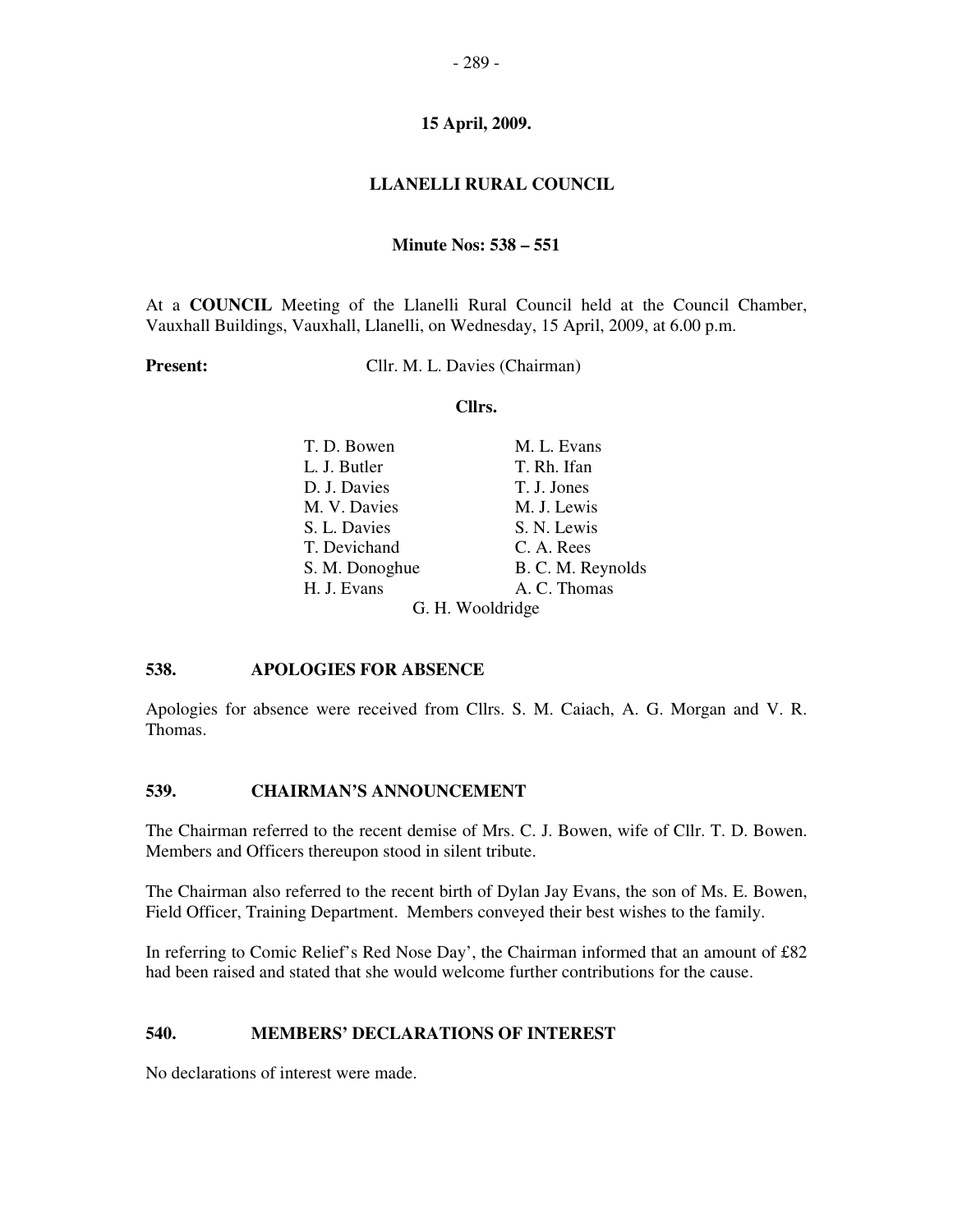# **541. CONFIRMATION OF MINUTES**

**RESOLVED** that the following Minutes (copies of which had been previously circulated to Members) be confirmed and signed as a true record of proceedings:-

| Council                                  | 10 March, 2009 |
|------------------------------------------|----------------|
| Planning and Liaison Committee           | 16 March, 2009 |
| Civic and Ceremonial Committee           | 17 March, 2009 |
| <b>Recreation and Welfare Committee</b>  | 17 March, 2009 |
| <b>Community Development Grant Panel</b> | 26 March, 2009 |
| Planning and Liaison Committee           | 6 April, 2009  |

# **542. MATTERS ARISING (1) CARMARTHENSHIRE LOCAL DEVELOPMENT PLAN SETTLEMENT FACILITIES AND SERVICES SURVEY**

Pursuant to Minute No. 505, and in reply to a request for copies of the above survey, the Clerk suggested that interested Members contact the office.

**RESOLVED** that the information be noted.

# **(2) FORMER DURA FACTORY, BYNEA, LLANELLI**

Further to Minute No. 504, the Clerk, in reply as to whether a response had been received regarding the resolutions made, stated in the negative as the appropriate committee of Carmarthenshire County Council would be imminently discussing same.

**RESOLVED** that the information be noted.

### **(3) FELINFOEL POST OFFICE – TEMPORARY CLOSURE**

Pursuant to Minute No. 506, Members were informed that a meeting had been held whereby several individuals had shown an interest in maintaining the above service.

**RESOLVED** that the information be noted.

# **(4) PLAYGROUND INSPECTION REPORTS**

Further to Minute No. 516, it was reported that a protrusion was still evident at Trallwm Play Area.

**RESOLVED** that the matter be referred to the Technical Services Officer.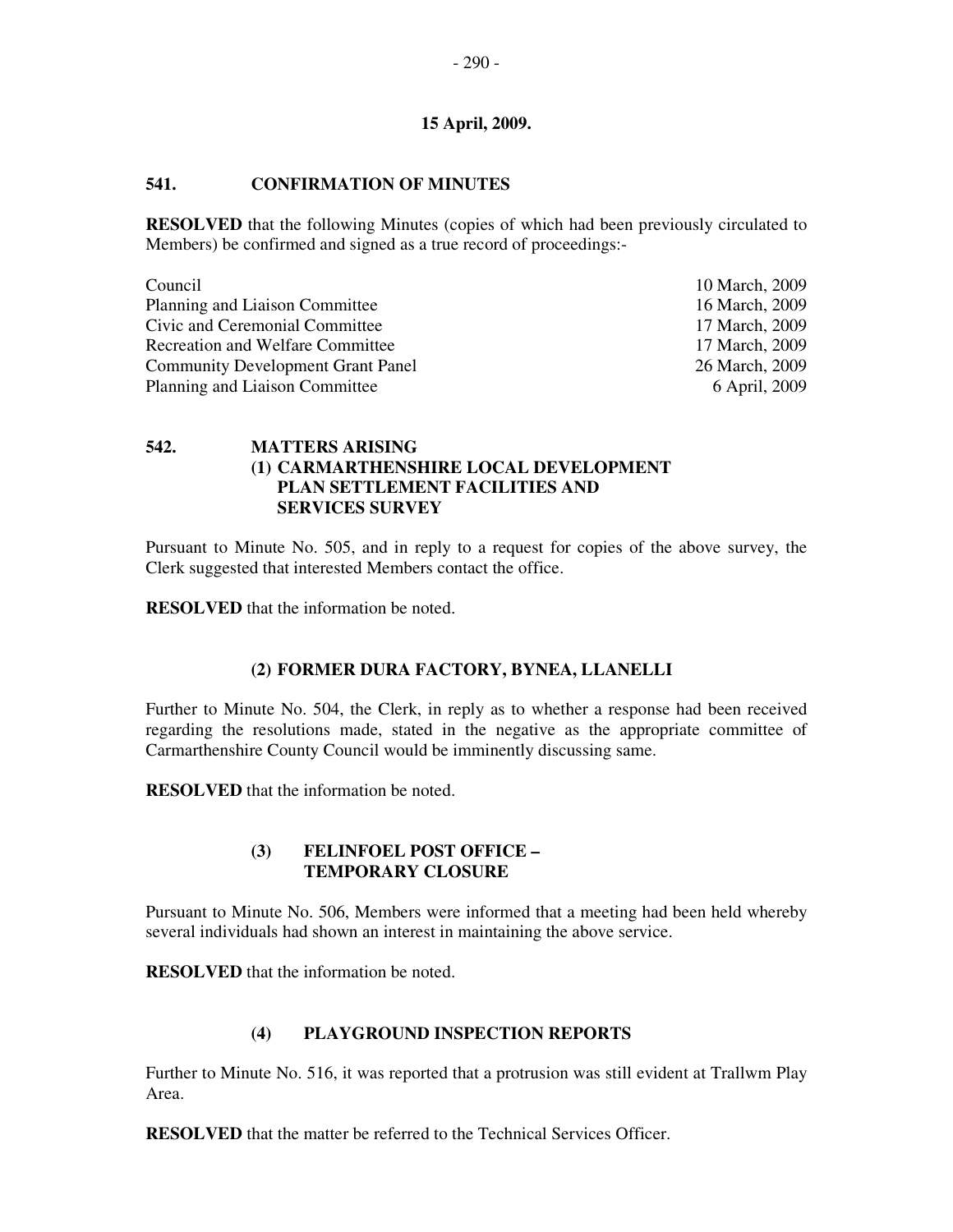### **543. SELECTION OF CHAIRMAN ELECT AND VICE-CHAIRMAN ELECT**

Further to Minute No. 512, it was

**RESOLVED** that the following Civic and Ceremonial Committee's recommendation be accepted:-

"RECOMMENDED that the selection of the following be endorsed:-

- (1) Cllr. C. A. Rees and her Consort, Mr. D. Rees as Chairman Elect and Consort of Council for 2009/10;
- (2) Cllr. S. L. Davies and her Consort, Mr. P. Hunt-Davies as Vice-Chairman Elect and Consort of Council for 2009/10."

### **544. LLANELLI & DISTRICT SHOPMOBILITY – SHOPMOBILITY SCHEME**

Members considered a letter received from the Secretary, Llanelli and District Shopmobility, informing that the Committee was to hold an inaugural meeting and sought nominations from local Community Councils in the Llanelli area for representatives on the Management Committee and to possibly act as trustees when charitable status was achieved.

**RESOLVED** that Cllr. B. C. M. Reynolds be nominated to represent this Authority.

### **545. EXTERNAL EVENTS**

Members having considered an invitation received from the Visitor Services Manager, National Assembly for Wales, to tour the Senedd, Cardiff Bay, it was

**RESOLVED** that interested Members make arrangements directly.

#### **546. MATTERS REPORTED**

**RESOLVED** that the schedule of matters reported be noted.

### **547. SENIOR CITIZENS' DAY CENTRE JOINT MANAGEMENT COMMITTEE**

Members received the following Minutes of a meeting of the Senior Citizens' Day Centre Joint Management Committee held on 14 January, 2009:-

"At a Meeting of the SENIOR CITIZENS' DAY CENTRE JOINT MANAGEMENT COMMITTEE held at The Town Hall, Llanelli on Wednesday, 14<sup>th</sup> January 2009 at 6.00 p.m.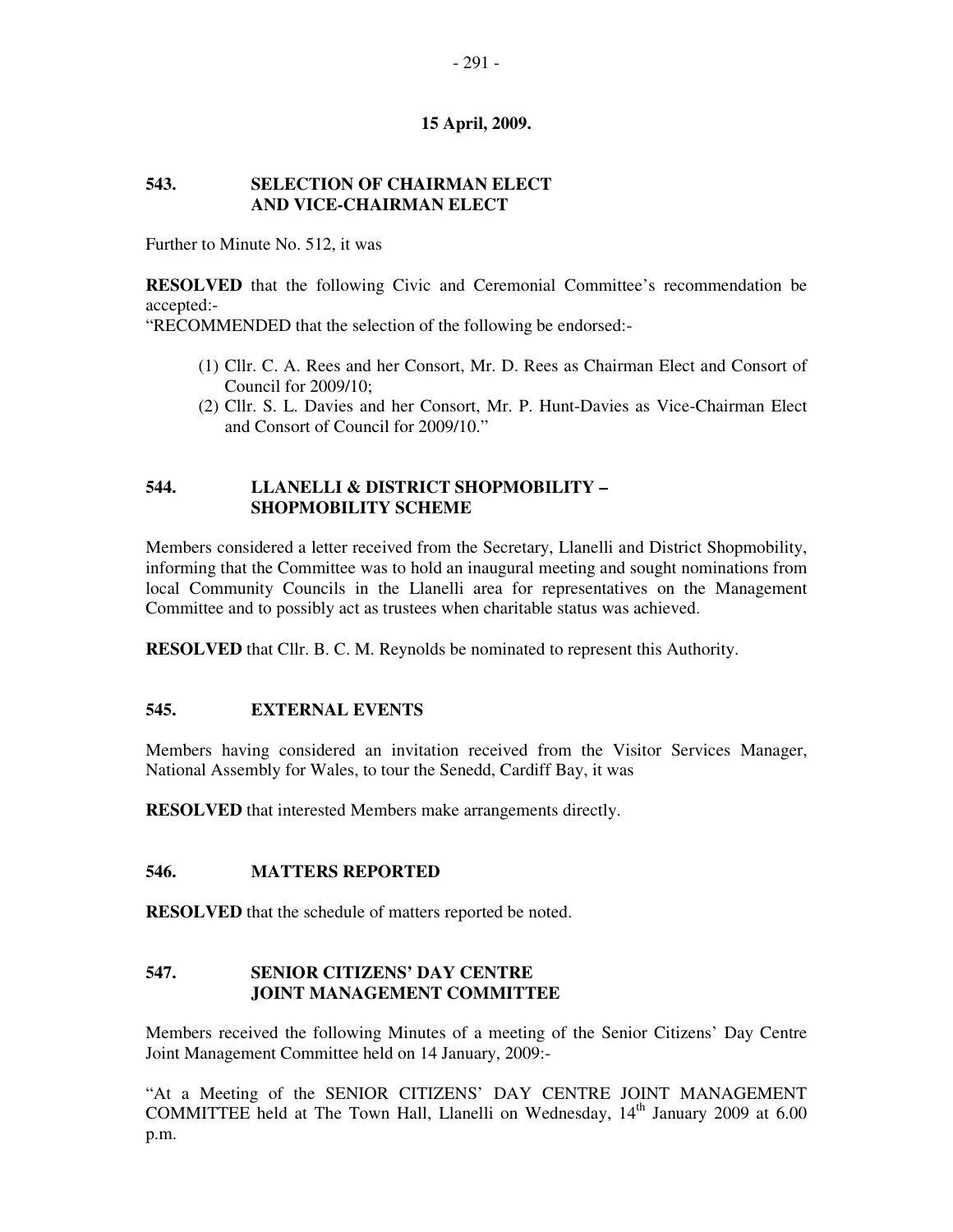PRESENT: Councillors Mrs. P.J. Edmunds (Chairman), Mrs. L.J. Butler, M.L. Evans, Mrs. S.N. Lewis, D.H. Skivington and G.H. Wooldridge (Vice-Chairman).

## 27. CHAIRMAN'S ANNOUNCEMENT

The Chairman (Councillor Mrs. P.J. Edmunds) welcomed members to the first meeting of 2009, and wished them all a happy new year.

### 28. MINUTES OF PREVIOUS MEETING

RESOLVED – that the Minutes of the previous meeting held on  $12<sup>th</sup>$  November 2008 be received, verified and confirmed.

### 29. FINANCIAL REPORTS

### (1) INCOME AND EXPENDITURE

RESOLVED – that the financial report giving details of cumulative income and expenditure for the period 1<sup>st</sup> April to 31<sup>st</sup> December 2008 in the sums of £41,087 and £39,267 respectively be approved (copies having been previously circulated to members).

## (2) ACCOUNTS FOR PAYMENT

Consideration was given to the written report of the Finance Officer relating to accounts for payment (copies having been previously circulated to members). The report disclosed that payments made for the period  $13<sup>th</sup>$  November 2008 –  $14<sup>th</sup>$  January 2009 in respect of Direct Debits, reimbursements, BACS payments and vouchers no. 4144 – 4154 (inclusive) amounted to the sum of £9,826.25.

RESOLVED – that payment of the aforementioned accounts be approved.

### 30. HIRINGS

Consideration was given to a written schedule of hirings of the Day Centre for the months of November and December 2008 (copies having been previously circulated to members).

RESOLVED – that the report be noted and approved.

### 31. FUTURE OF LLANELLI Y.M.C.A.

Further to Minute No. 24 of the Committee meeting held on  $12<sup>th</sup>$  November 2008, the Secretary reported that very little had changed since his report to the previous meeting. The search for suitable alternative temporary accommodation had not produced any positive result, although a decision by the County Council on the temporary use of the Coleshill Centre was still awaited.

It was disappointing to report that, in spite of requests made during the intervening period, no further information had been received from the Y.M.C.A. Wales Project Officer. However,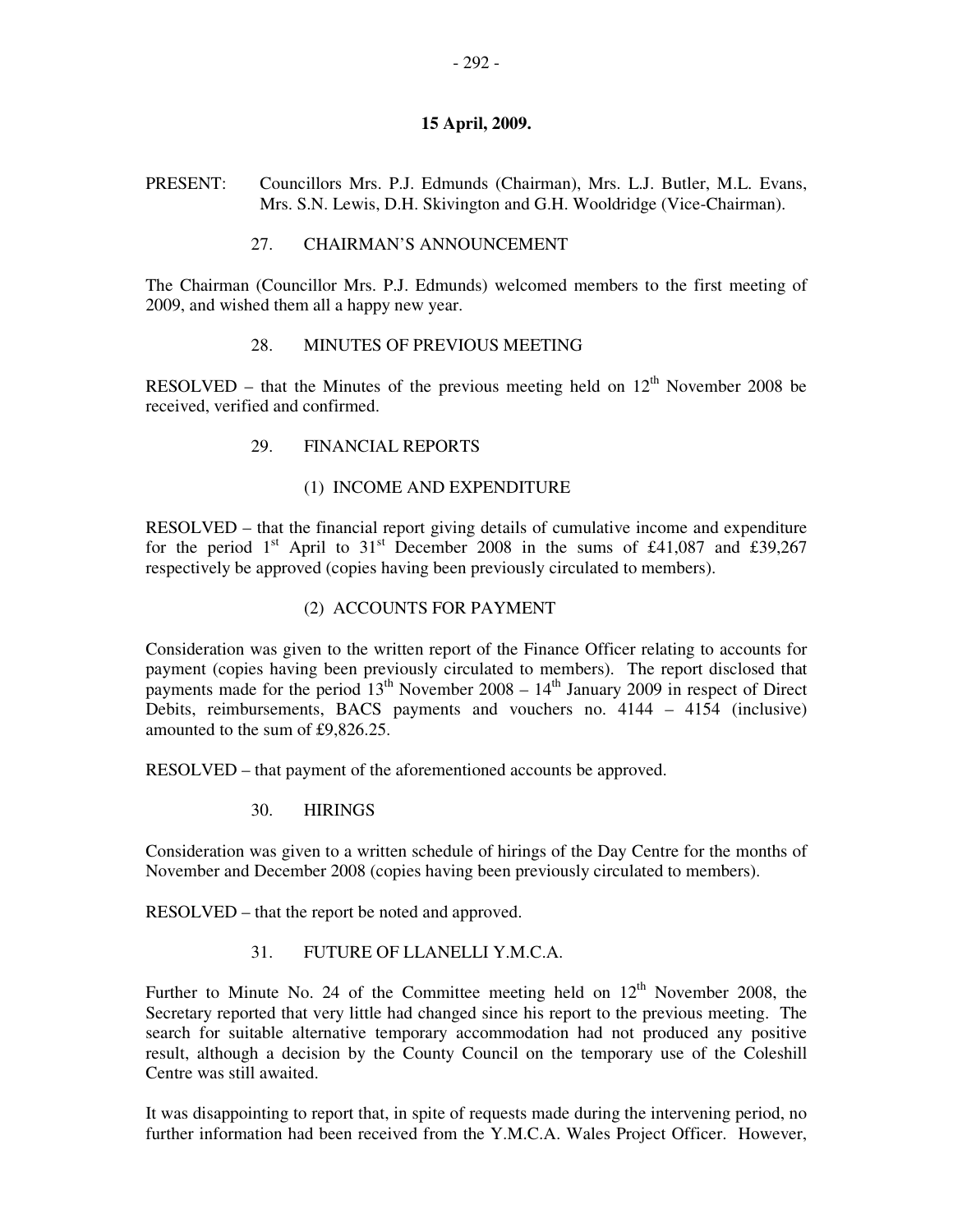more information had been provided by the County Council's Head of Corporate Property, and indeed the Secretary had met the officer prior to the Christmas holiday to discuss the latest position, particularly the stance taken by Y.M.C.A. Wales regarding the issue of dilapidations.

It now appeared to the County Council that Y.M.C.A. Wales were looking to abandon their business plan due to a lack of funding support. The County Council would, therefore, continue to try to reach agreement on the issues surrounding the head lease with Y.M.C.A. Wales and, thereafter, to determine whether to take forward a different scheme which might better suit the Town and Rural Councils.

In view of the continuing uncertainty, it was difficult to make concrete plans for the future, and in particular to assess what future rent might be payable for the continued use of part of the ground floor by the Day Centre. This would need to be borne in mind when considering the draft Estimates for 2009/2010, which would be the next item on the Agenda.

Members considered the position in the light of the report presented, and expressed their concern at the continuing uncertainty regarding the future of the building. It was, therefore, ultimately

RESOLVED – that the report be noted, and that further developments be awaited.

# 32. ANNUAL ESTIMATES 2009/2010

Members gave detailed consideration to the draft Estimates prepared for the forthcoming financial year by the Finance Officer (copies having been previously circulated to members). Budget head figures were analysed for the benefit of members, in particular the proposed rent figure of £5,000 (being the amount currently payable), which was recommended for acceptance as it was not possible to predict what other amount might be payable during the forthcoming financial year.

After a full discussion, and with due note taken of the information provided regarding the rent figure, it was

RESOLVED – that the draft Estimates be approved.

The Meeting concluded at 6.40 p.m."

**RESOLVED** that the Minutes be accepted.

# **548. LLANELLI JOINT BURIAL AUTHORITY**

Members received the following Minutes of meetings of the Llanelli Joint Burial Authority held on 11 February, 2009:-

"At the Meeting of the Llanelli Joint Burial Authority held at Vauxhall Buildings, Vauxhall, Llanelli, on Wednesday, 11 February 2009 at 4:00 pm.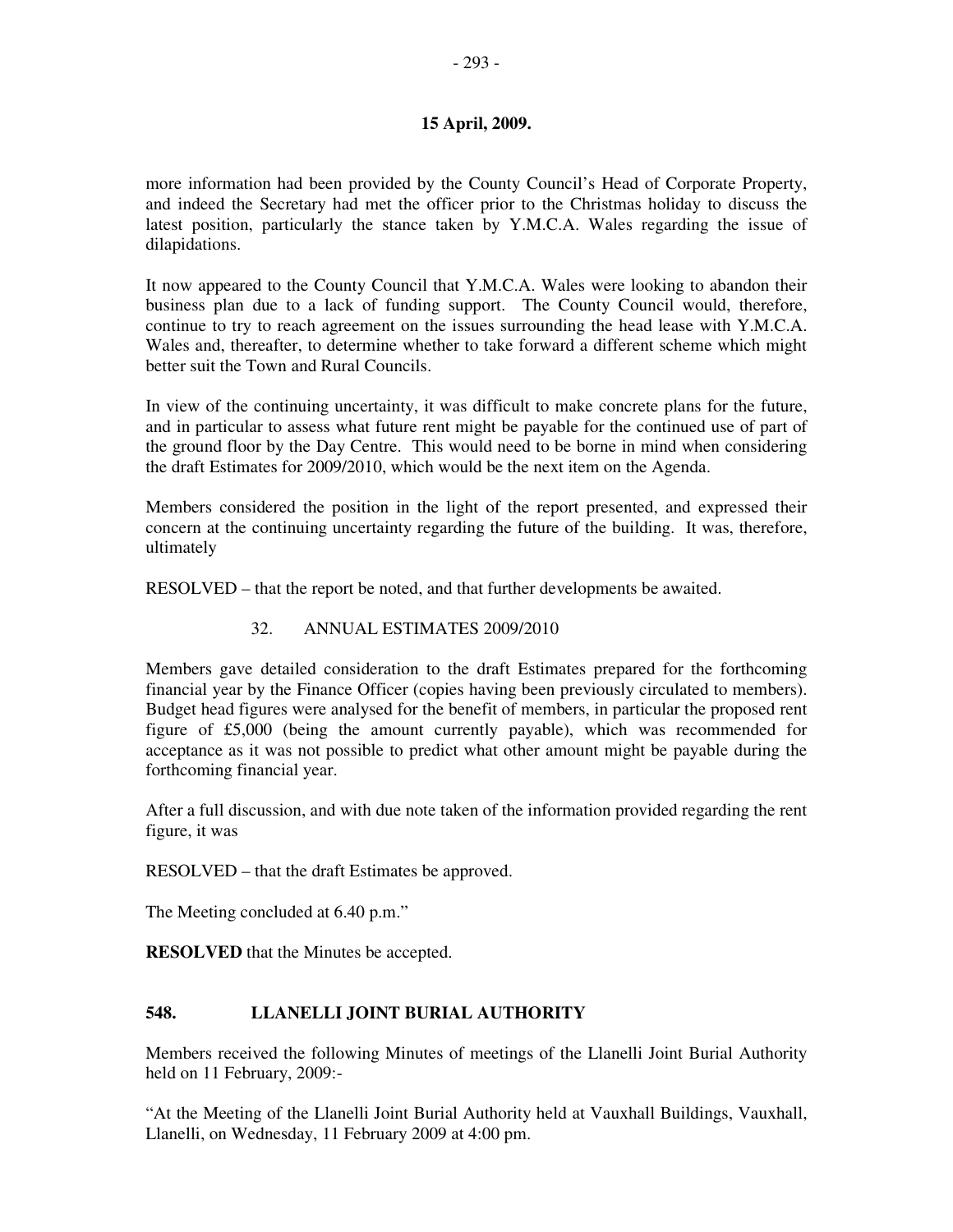Present: Cllr. T. J. Jones (Chairman)

Cllrs.

| S. L. Davies | A. G. Morgan |
|--------------|--------------|
| C. C. Lucas  | K. D. Rees   |

## 87. APOLOGIES FOR ABSENCE

Apologies for absence were received from Cllrs T. D. Bowen, D. J. Davies and W. G. Thomas.

### 88. MEMBERS' DECLARATIONS OF INTEREST

No declarations of interest were made.

### 89. CONFIRMATION OF MINUTES

RESOLVED that the following minutes (copies of which had been previously circulated) be confirmed and signed as a true record of proceedings.

| <b>Ordinary Meeting</b> | -                        | 14 January 2009 |
|-------------------------|--------------------------|-----------------|
| Special Meeting         | $\overline{\phantom{0}}$ | 27 January 2009 |

### 90. INCOME AND EXPENDITURE REPORTS

RESOLVED that the income and expenditure report for December 2008 and the provisional report for January 2009 be noted.

### 91. SCHEDULE OF PAYMENTS

Consideration was given to the schedule of payments for January 2009, which revealed expenditure for the month amounted to £20,110.04. RESOLVED that the information be noted.

# 92. MEMORIAL TESTING FIGURES

Consideration was given to the memorial testing figures for January, which revealed that no memorials had been tested. The Secretary reported that due to a member of staff being on sick leave and the large number of funeral services conducted during the month there had been no opportunity to proceed with the testing programme.

RESOLVED that the information be noted.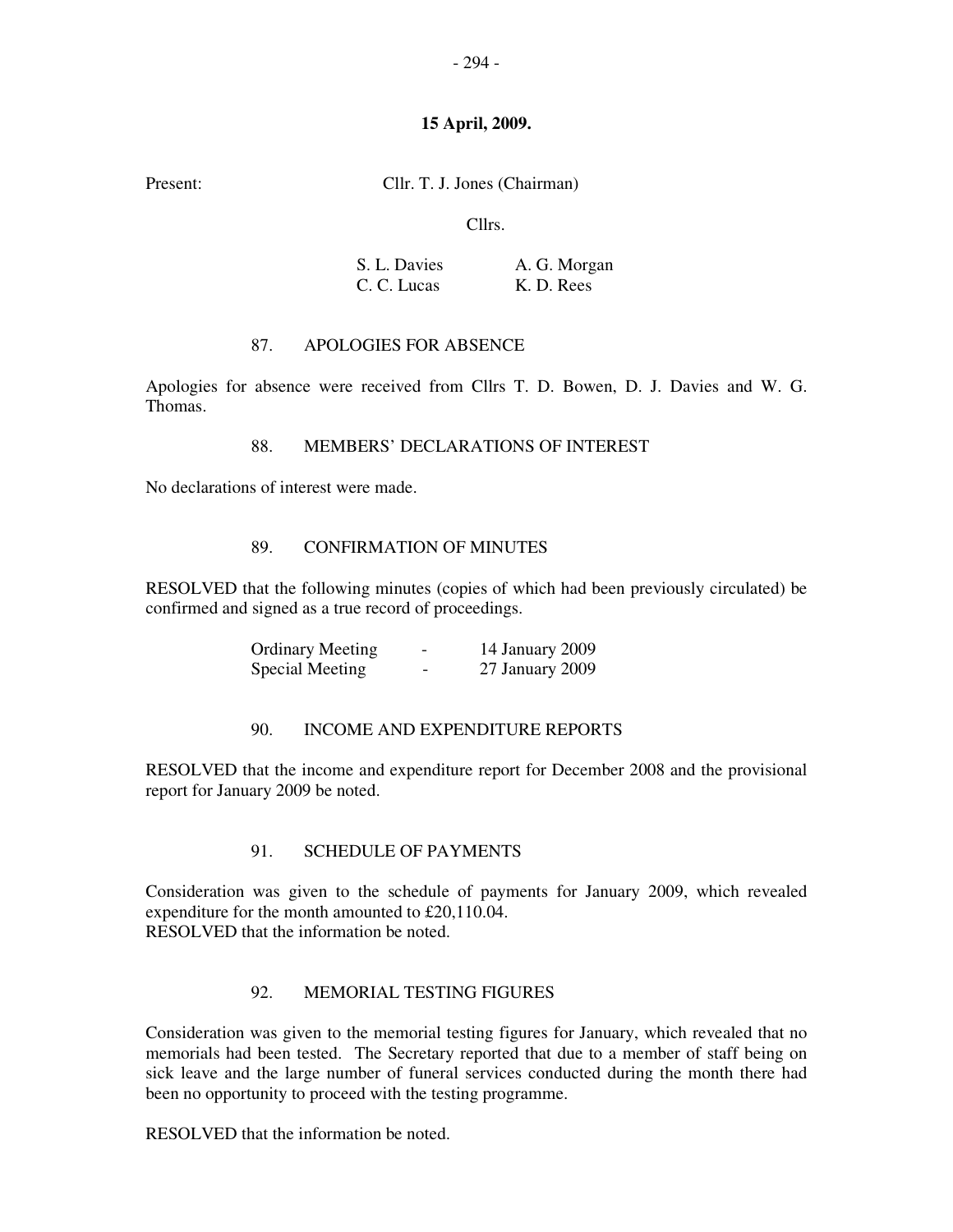## 93. MANAGEMENT OF RISK

The Secretary provided Members with a detailed report on the management of risk, covering 11 areas and functions requiring risk evaluation. The accompanying action plan identified the existing controls in place for managing the risk areas, all of which were deemed satisfactory. The only slight area of concern was vandalism, which was a bit of an unknown quantity. However, the control measures introduced last year seemed to suggest a positive improvement. During discussion a question was raised over the number of items that were deemed a medium risk level (level 3 scores). Members were keen to know what preventative measures were in place so that these did not escalate to a higher risk level where action would be needed (level 4 scores). The Secretary confirmed that all hazards were being monitored by the Technical Services Officer and that existing control measures appeared satisfactory.

RESOLVED that the report be endorsed.

#### 94. PUBLIC BODIES (ADMISSION TO MEETINGS) ACT, 1960

RESOLVED that in view of the confidential nature of the business to be transacted the following matters be considered in private and that the power of exclusion of the public under Section 1(2) of the Public Bodies (Admission to Meetings) Act, 1960 be exercised.

### 95. DOCUMENTARY FILM

Members considered a letter from Mr H requesting permission to film a documentary in the cemetery grounds. After a brief discussion it was

RESOLVED that the request be approved provided that out of respect for the bereaved no names on memorials be filmed.

### 96. STAFFING MATTERS

Consideration was given to the Secretary's report on staffing matters. After a lengthy discussion it was

RESOLVED that the recommendations contained in the report be accepted and the Secretary be authorised to proceed with the job advertisement for the new post of Cemetery Manager.

FURTHER RESOLVED that the Chairman, Vice-Chairman and Secretary conduct the interviews with the outcome being reported to Committee in due course.

…………………………………………………… The Meeting concluded at 4:40pm" …………………………………………

**RESOLVED** that the Minutes be accepted.